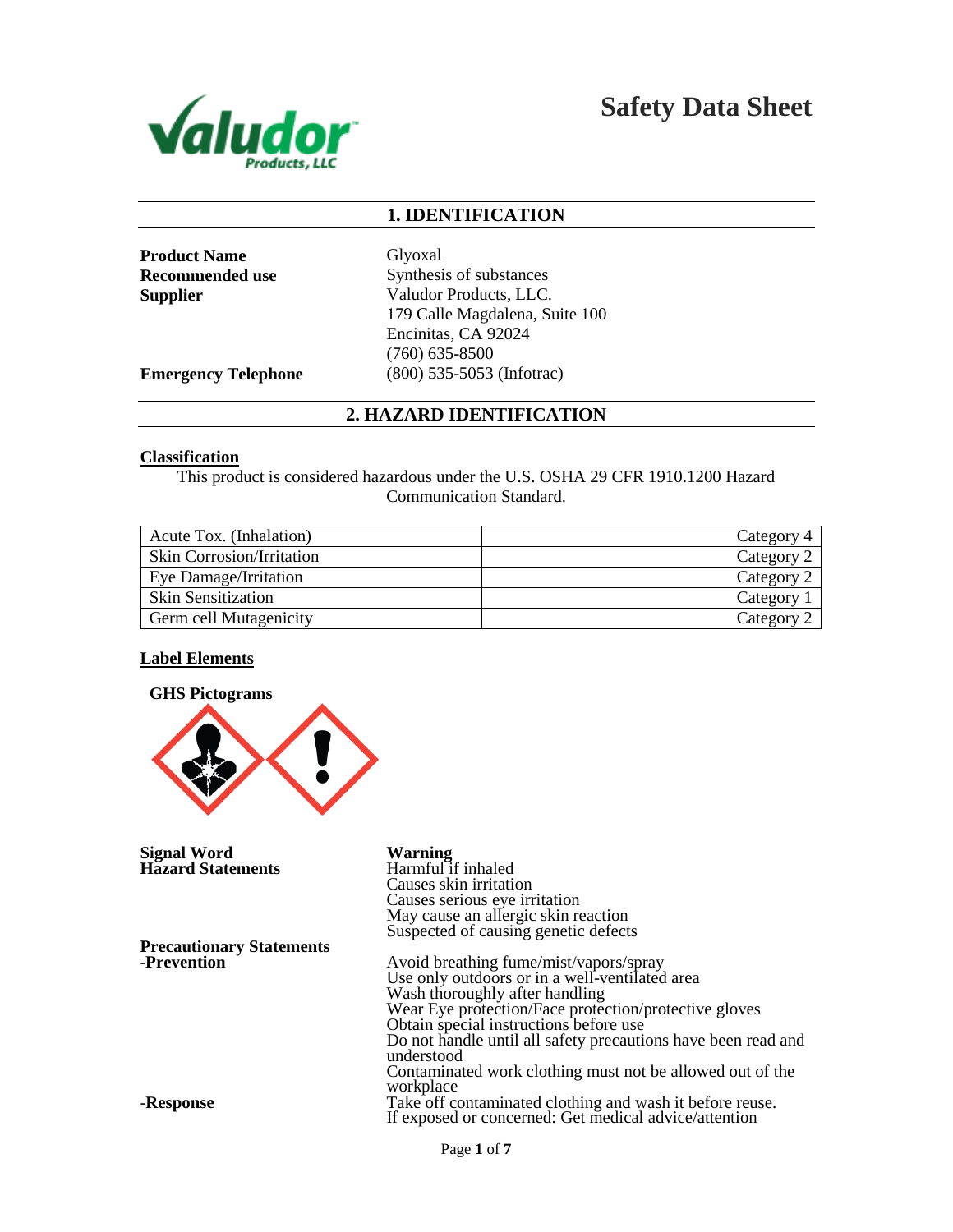#### **Product name:** Glyoxal **Revision Date: 9/19/2019**

| Eye                                 | If in eyes: Rinse cautiously with water for several minutes.<br>Remove contact lenses, if present and easy to do. Continue |
|-------------------------------------|----------------------------------------------------------------------------------------------------------------------------|
|                                     |                                                                                                                            |
|                                     | Rinsing                                                                                                                    |
|                                     | If eye irritation persists: Get Medical advice/attention                                                                   |
| Skin                                | If on skin: Wash with plenty of water                                                                                      |
|                                     | If skin irritation or rash occurs: Get medical Advice/attention                                                            |
| Inhalation                          | If inhaled: Remove person to fresh air and keep comfortable                                                                |
|                                     | for breathing.                                                                                                             |
|                                     | Call a poison center/doctor if you feel unwell                                                                             |
| -Storage                            | Store Locked up                                                                                                            |
| -Disposal                           | Dispose of contents/container in accordance with                                                                           |
|                                     | local/regional/national regulations                                                                                        |
| <b>Hazards not other classified</b> | None                                                                                                                       |

# **3. COMPOSITION / INFORMATION ON INGREDIENTS**

### **Mixture**

| <b>Chemical name</b> | $AA^*$<br>Ю.,                                                     | $\frac{6}{9}$<br>Weight- |
|----------------------|-------------------------------------------------------------------|--------------------------|
| ilvoxal              | 07. 22. 2<br>$\overline{\phantom{0}}$<br>$\overline{\phantom{0}}$ | $\sim$<br>\l I–`         |

## **4. FIRST-AID MEASURES**

### **First Aid Measures**

| <b>General Advice</b> | If exposed or concerned get medical advice. Show this safety<br>data sheet to the doctor in attendance.                                                                                                                  |  |
|-----------------------|--------------------------------------------------------------------------------------------------------------------------------------------------------------------------------------------------------------------------|--|
| <b>Eye Contact</b>    | Immediately rinse with plenty of water. Remove contact<br>lenses, if present and easy to do so. Keep eye wide open<br>while rinsing. Continue rinsing for 15 minutes. Call a doctor/<br>physician if irritation persists |  |
| <b>Skin Contact</b>   | Wash off immediately with plenty of water. Immediately<br>remove all contaminated clothes and shoes. If skin irritation<br>persists, call a doctor/physician                                                             |  |
| <b>Inhalation</b>     | Remove to fresh air. If not breathing, give artificial<br>respiration. Get medical attention.                                                                                                                            |  |
| <b>Ingestion</b>      | Do not induce vomiting without medical advice. Rinse<br>mouth with water. Never give anything by mouth to an<br>unconscious person. Get medical attention                                                                |  |

### **Most important symptoms/effects, acute and delayed**

| Symptoms | No information available |
|----------|--------------------------|
|          |                          |

# **5. FIRE-FIGHTING MEASURES**

| <b>Suitable extinguishing Media</b> | Use any means suitable for extinguishing surrounding fire. |  |  |
|-------------------------------------|------------------------------------------------------------|--|--|
|-------------------------------------|------------------------------------------------------------|--|--|

Unsuitable Extinguishing Media No information available

# **Specific Hazards Arising from the chemical**

| Hazardous combustion products | Thermal decomposition can lead to the release of irritation or |
|-------------------------------|----------------------------------------------------------------|
|                               | toxic gases and vapors; including and not limited to:          |
|                               | Carbon oxides                                                  |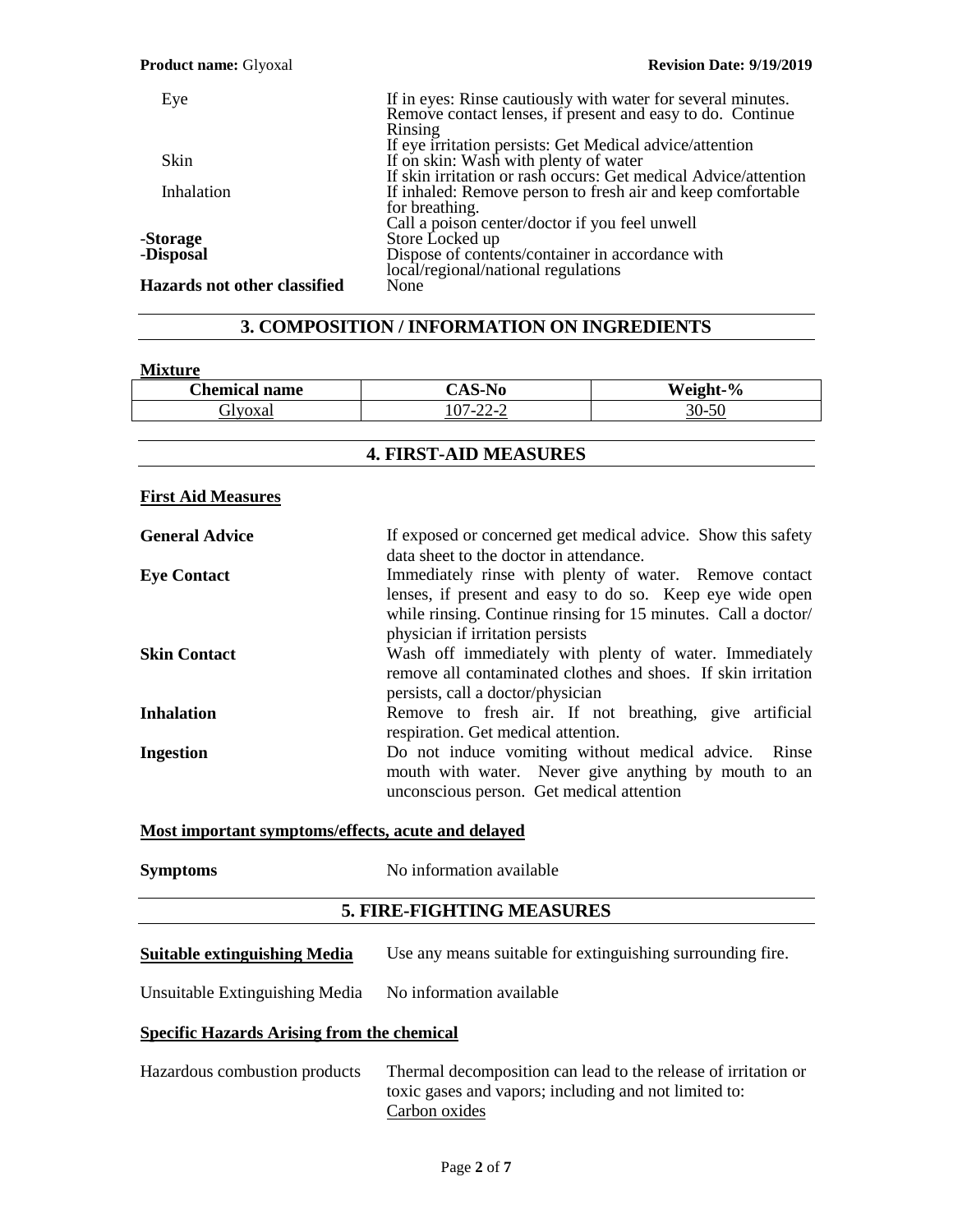### **Protective equipment and precautions for fire-fighters**

As in any fire, wear self-contained breathing apparatus pressure-demand, MSHA/NIOSH (approved or equivalent) and full protective gear.

## **6. ACCIDENTAL RELEASE MEASURES**

#### **Personal precautions, protective equipment, and emergency procedures**

**Personal precautions** Avoid contact with eyes, skin and clothing. Avoid breathing vapors or mists. Use personal protection recommended in Section 8. Ensure adequate ventilation.

# **Methods and materials for containment and cleanup**

| <b>Methods for clean-up</b>      | Absorb with inert material. Keep unauthorized personnel |
|----------------------------------|---------------------------------------------------------|
|                                  | away. Keep in suitable closed containers for disposal   |
| <b>Environmental Precautions</b> | Prevent entry into waterways or sewers                  |

# **7. HANDLING AND STORAGE**

### **Precautions for safe handling**

Obtain special instructions before use. Do not handle until all safety precautions have been read and understood. Handle in a well-ventilated environment. Avoid breathing vapors / spray / mist / fume. Wear personal protective equipment in section 8. Wash thoroughly after handling. Wash before breaks and at the end of the workday. Do not eat, drink or smoke when using this product. Clean equipment, work area and clothing regularly.

### **Conditions for safe storage, including any incompatibilities**

Store in a cool/low-temperature, well-ventilated, dry place. Keep containers closed and labeled when not in use. Store locked up.

## **8. EXPOSURE CONTROLS / PERSONAL PROTECTION**

### **Exposure Guidelines**

| <b>Component</b> | $\alpha$ tli ti<br>.                              | <b>OSHA</b><br><b>PEL</b> | NIOSH |
|------------------|---------------------------------------------------|---------------------------|-------|
| Glvoxal          | $TWA$ .<br>mg/m3<br>$\mathbf{v} \cdot \mathbf{r}$ | $\overline{\phantom{0}}$  | -     |

# **Appropriate engineering controls**

Ensure adequate ventilation, especially in confined areas. Consider the potential hazards of this material, applicable exposure limits, job activities and other substances in the work place when designing controls and selecting personal protective equipment.

### **Personal Protective Equipment**

| <b>Eye/face protection</b>    | Tightly fitting safety goggles. If splashes are likely to occur |
|-------------------------------|-----------------------------------------------------------------|
|                               | wear a face shield.                                             |
| <b>Skin protection</b>        | Long sleeved protective clothing. Choose the appropriate        |
|                               | protective clothing and gloves based on the tasks being         |
|                               | performed to avoid exposure to skin. Wear protective gloves.    |
| <b>Respiratory protection</b> | If exposure limits are exceeded or if irritation or other       |
|                               | symptoms are experienced use a NIOSH/MSHA approved              |
|                               | respirator                                                      |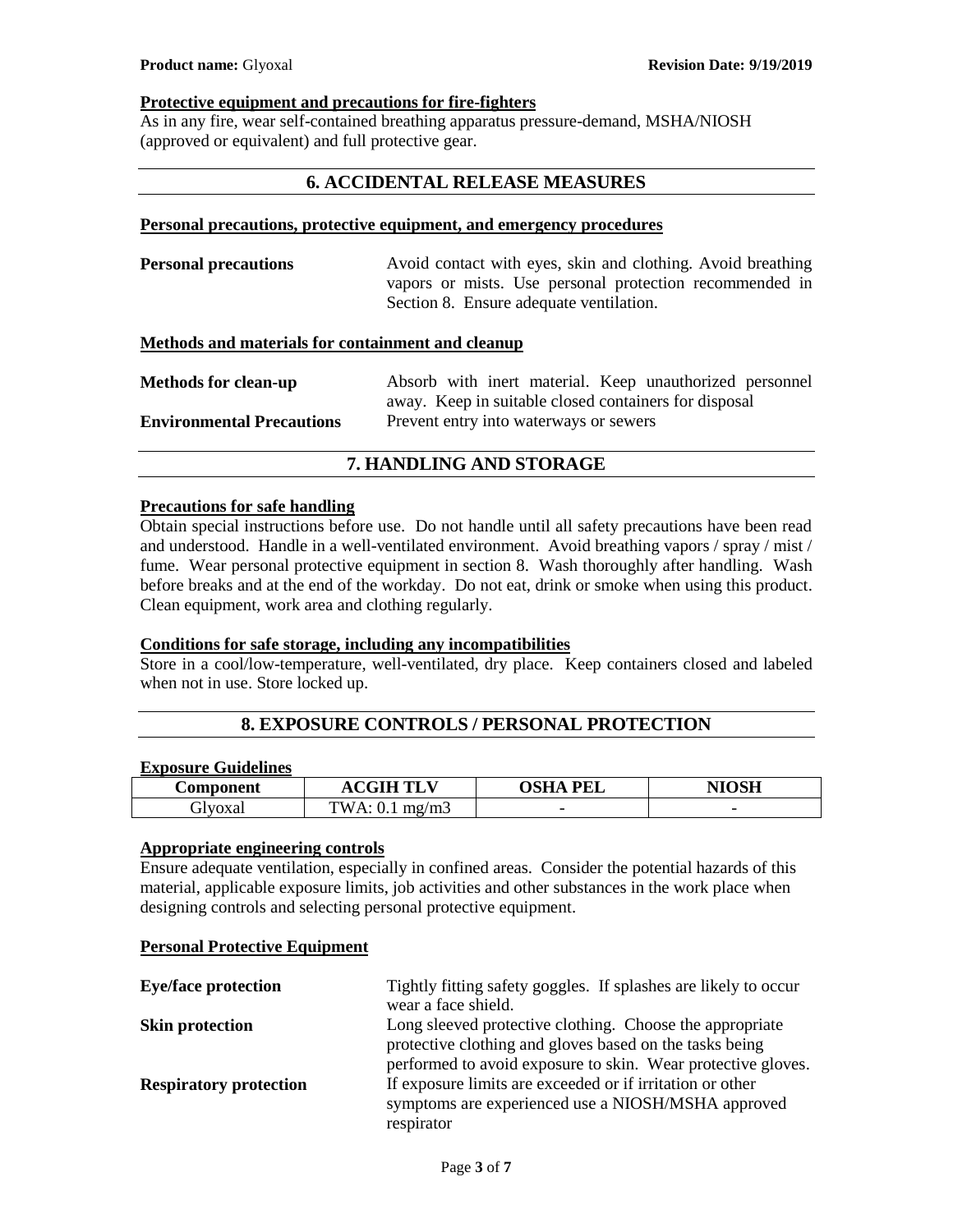**Hygiene Measures** Handle in accordance with good industrial hygiene and safety practices. Do not eat, drink or smoke when using this product.

# **9. PHYSICAL and CHEMICAL PROPERTIES**

| <b>Appearance</b>                    | Colorless, Clear         |
|--------------------------------------|--------------------------|
| <b>Physical state</b>                | Liquid                   |
| Odor                                 | Slight                   |
| <b>Odor threshold</b>                | No information available |
| pН                                   | Not applicable           |
| Melting point / freezing point       | No information available |
| <b>Boiling point / Boiling range</b> | Not applicable           |
| <b>Flash point</b>                   | Not applicable           |
| <b>Evaporation rate</b>              | Not applicable           |
| <b>Flammability</b>                  | No information available |
| <b>Flammability or explosive</b>     |                          |
| limits                               |                          |
| <b>Upper</b>                         | No information available |
| Lower                                | No information available |
| Vapor pressure                       | No information available |
| <b>Vapor density</b>                 | No information available |
| <b>Specific Gravity</b>              | No information available |
| Solubility in water                  | No information available |
| <b>Partition coefficient</b>         | No information available |
| <b>Auto-ignition temperature</b>     | No information available |
| <b>Decomposition temperature</b>     | No information available |
| <b>Viscosity</b>                     | No information available |

# **10. STABILITY AND REACTIVITY**

| <b>Reactivity</b>                            | None known under normal conditions.                                             |
|----------------------------------------------|---------------------------------------------------------------------------------|
| <b>Chemical stability</b>                    | Stable under ordinary conditions of use and storage.                            |
| <b>Possibility of hazardous</b><br>reactions | None known under normal processing.                                             |
| <b>Conditions to avoid</b>                   | No information available                                                        |
| Incompatible materials                       | Strong bases. Strong oxidizing agents                                           |
| <b>Hazardous decomposition</b><br>products   | Hazardous combustion can lead to the release of irritating<br>gases and vapors. |

# **11. TOXICOLOGICAL INFORMATION**

# **Information on likely routes of exposure**

| <b>Skin contact</b> | May cause skin irritation   |
|---------------------|-----------------------------|
| Eye contact         | May cause eye irritation    |
| <b>Inhalation</b>   | Harmful if inhaled          |
| Ingestion           | May be harmful if swallowed |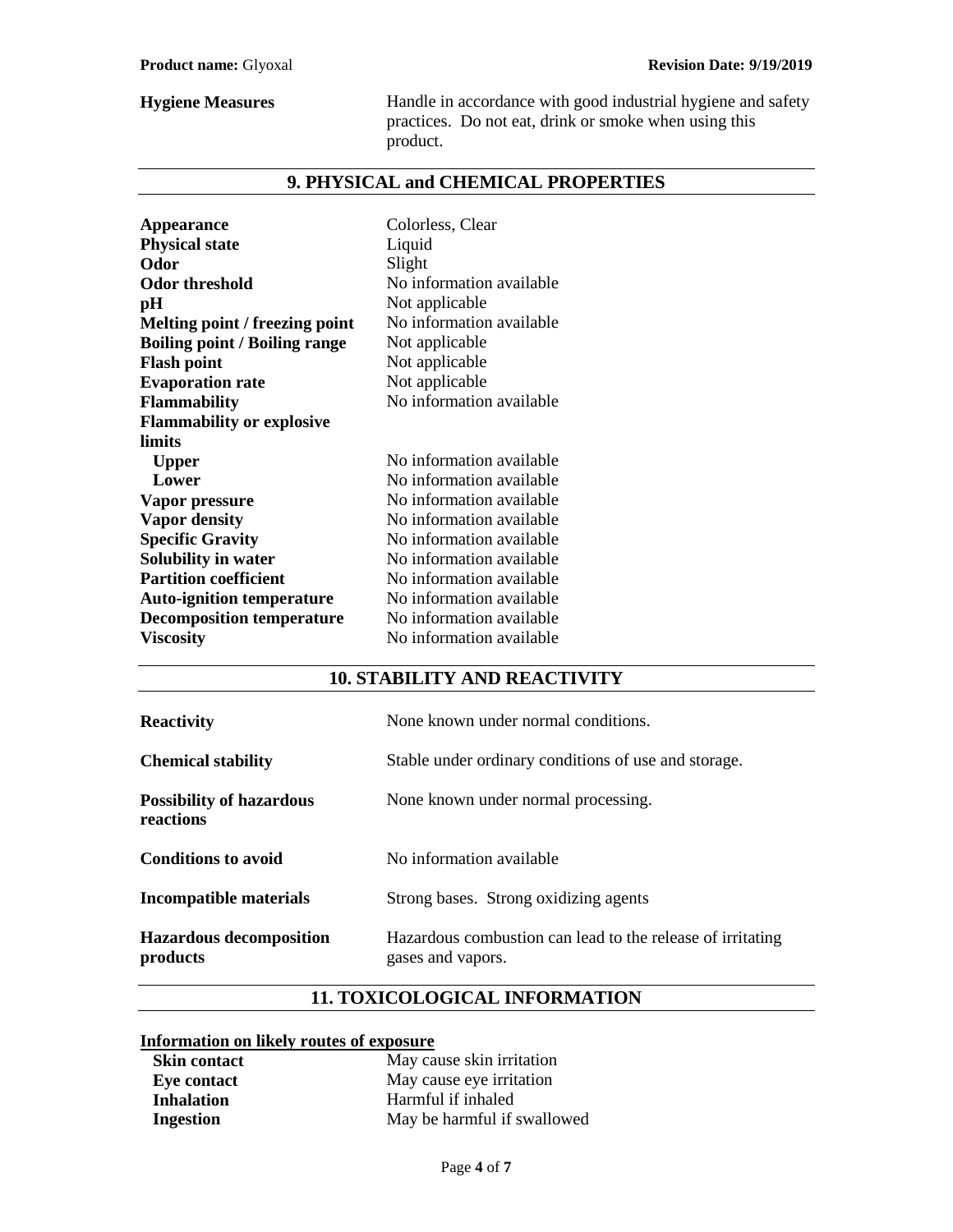# **Symptoms related to the physical chemical and toxicological characteristics**

No information available

### **Delayed and immediate effects and also chronic effects form short and long-term exposure**

| Skin damage/irritation          | Causes skin irritation               |
|---------------------------------|--------------------------------------|
| <b>Eye damage/irritation</b>    | Causes serious eye irritation        |
| <b>Sensitization</b>            | May cause an allergic skin reaction  |
| <b>Mutagenic effects</b>        | Suspected of causing genetic defects |
| Carcinogenicity                 | Not classified                       |
| <b>Reproductive toxicity</b>    | Not classified                       |
| <b>STOT</b> – single exposure   | Not classified                       |
| <b>STOT</b> – repeated exposure | Not classified                       |
| <b>Aspiration hazard</b>        | Not classified                       |

### **Acute Toxicity**

### **Component information**

| Component | <b>Cas-No</b> | LD50 Oral     | <b>LD50 Dermal</b> | LC50 Inhalation |
|-----------|---------------|---------------|--------------------|-----------------|
| divoxal   | 107-22-2      | $2.000$ mg/kg | $2.000$ mg/kg      | $'$ 4 mg/L      |

# **12. ECOLOGICAL INFORMATION**

**Ecotoxicity** Should not be released to environment

| <b>Component</b> | <b>Freshwater Fish</b>         | <b>Freshwater Algae</b> | <b>Water Flea</b>                |
|------------------|--------------------------------|-------------------------|----------------------------------|
| Glvoxal          | LC50: $215 \text{ mg/L}$ , 96h | $EC50: > 500$ mg/L,     | EC50: $404 \text{ mg/L}$ , $48h$ |
| 107-22-2         | (Pimephales promelas)          | 96h (Desmodesmus        | (Daphnia magna)                  |
|                  |                                | subspicatus)            |                                  |

**Persistence and degradability** No information available

**Bioaccumulative potential** No information available

**Mobility in soil** No information available

**Other adverse effects** No information available

# **13. DISPOSAL CONSIDERATIONS**

**Waste Disposal Methods** Processing, use or contamination of this product may occur during product use. Accordingly, it is the responsibility of the user to determine the proper disposal methodologies. Consult the appropriate state, regional or local regulations to ensure complete and accurate classification. Dispose of contaminated packaging in accordance with local regulations.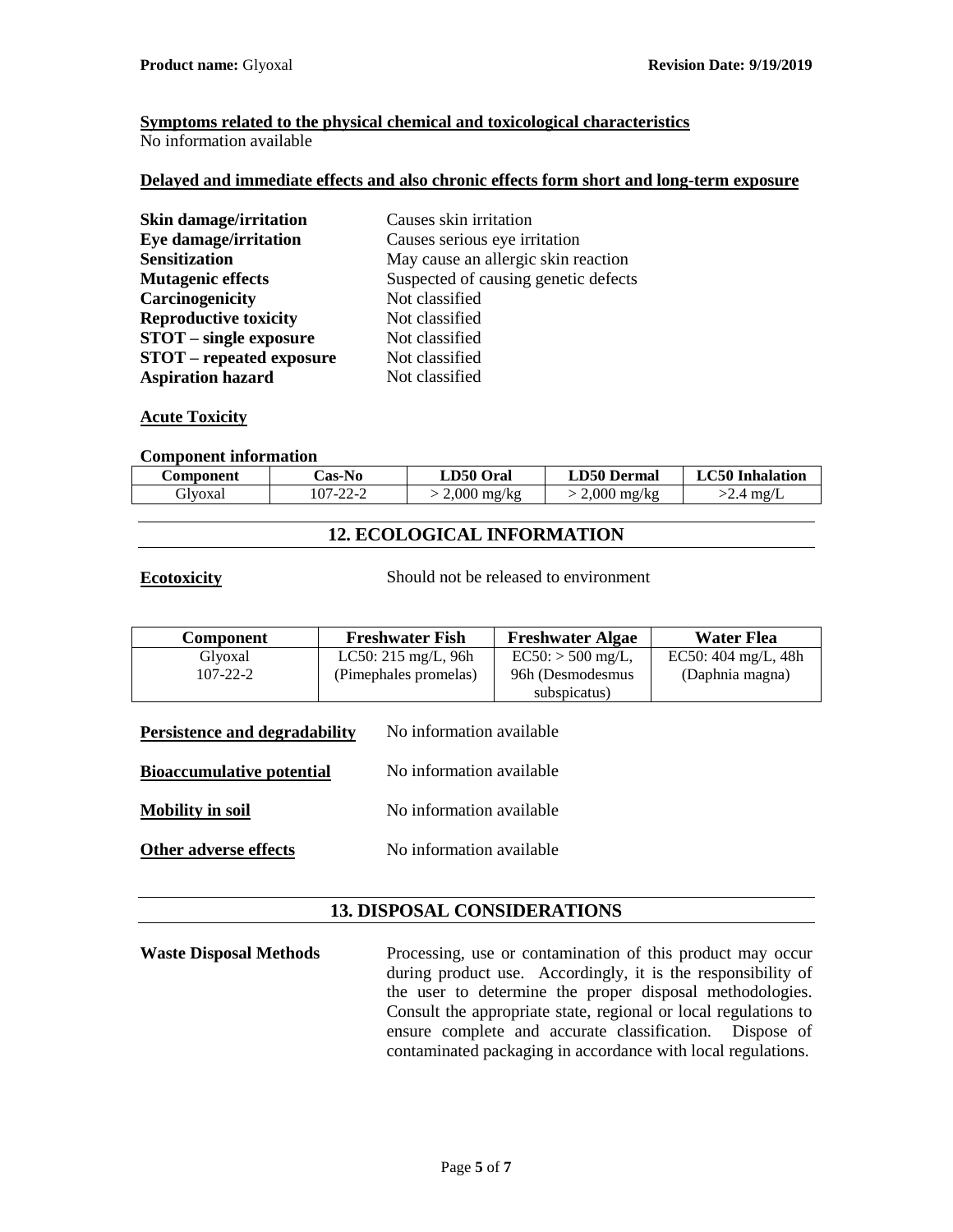# **14. TRANSPORT INFORMATION**

| <b>DOT</b>  | Not regulated |
|-------------|---------------|
| <b>IATA</b> | Not regulated |
| <b>IMDG</b> | Not regulated |

# **15. REGULATORY INFORMATION**

#### **International Inventories**

| <b>TSCA</b> | - -<br>Lısted |
|-------------|---------------|
| <b>DSL</b>  | - .<br>Listed |

#### **US Federal Regulations**

## **TSCA section 12(b) Export Notification**

Not regulated

### **SARA 313**

Section 313 of Title III of the Superfund Amendments and Reauthorization Act of 1986 (SARA). Not applicable

### **SARA 311/312 Hazard Categorization**

| Acute health hazard   | Yes      |
|-----------------------|----------|
| Chronic Health Hazard | Yes      |
| Fire hazard           | No       |
| Pressure              | No       |
| Reactivity            | $\rm No$ |

### **CERCLA/SARA 302 & 304**

Section 302 & 304 of Title III of the Superfund Amendments and Reauthorization Act of 1986 (SARA).

Not Applicable

| <b>Chemical name</b> | <b>Cas-No</b> | <b>CERCI</b><br>RO.<br>JA K! |
|----------------------|---------------|------------------------------|
|                      |               |                              |

**CWA (Clean Water Act)** Not Applicable

### **US State Regulations**

### **California Proposition 65**

This product does not contain any proposition 65 chemicals

## **16. OTHER INFORMATION**

|  | 'A Ratings |  |
|--|------------|--|
|--|------------|--|

**NFPA Ratings** Health: 2 Flammability: 0 Reactivity: 0

Creation Date: 9/19/2019 Revision Date: Revision Number: 1